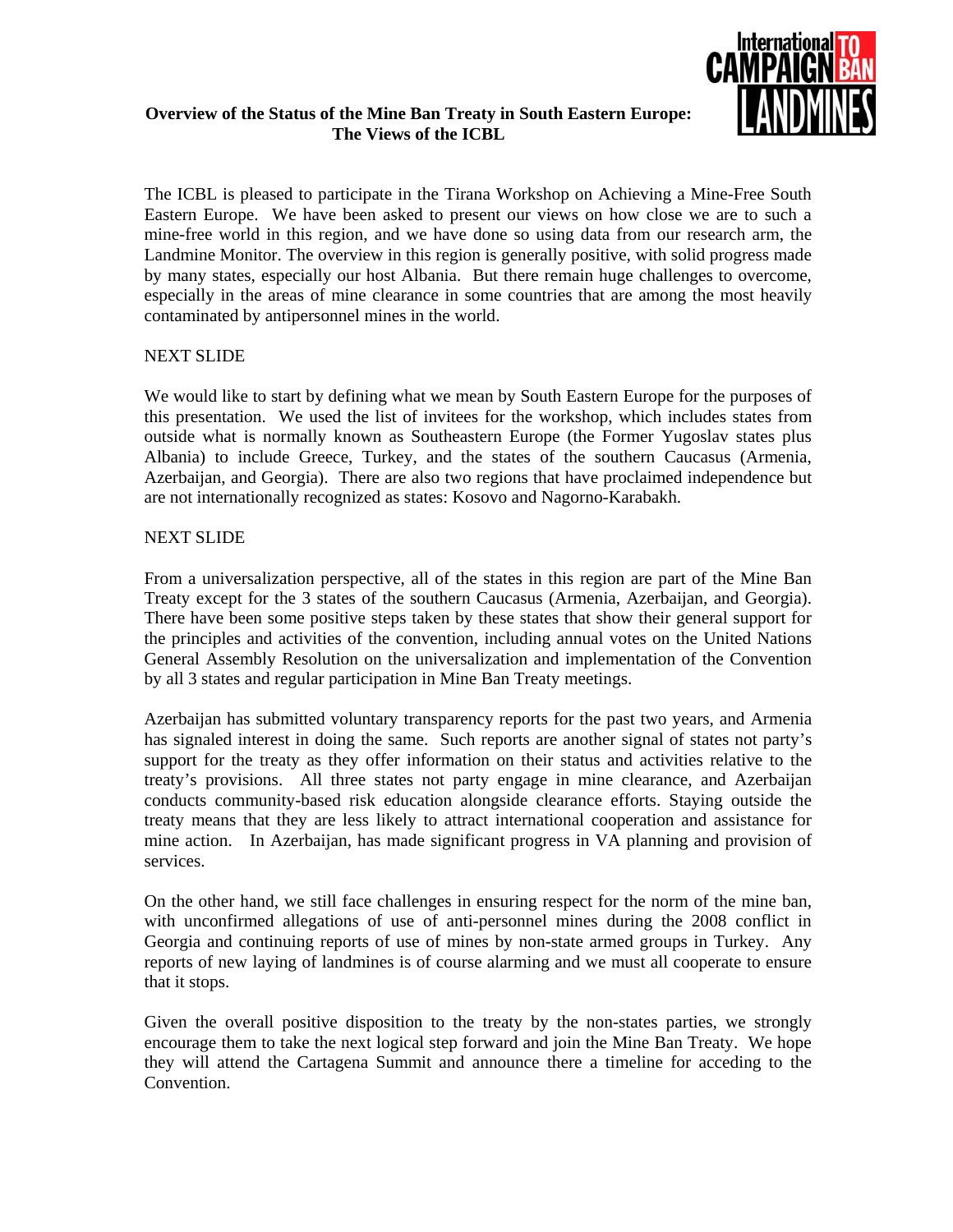### NEXT SLIDE

Turning to implementation issues, the region varies from almost full implementation of some treaty obligations to significant challenges in meeting others. Stockpile Destruction is a good example of the wide divergence in implementation. Seven States Parties in the region destroyed their stockpiles before their 4-year deadline, with Serbia being the last to finish in 2007, almost a year before its deadline. On the other hand, Greece and Turkey missed their 1 March 2008 deadline with millions of mines remaining in their stocks, representing (along with Belarus, which also missed this deadline) the first serious cases of non-compliance of the Mine Ban Treaty. Although they are now in the process of destroying tens of thousands of mines per month, they still have not finished destruction, nor do they have a fixed date for when it will be done.

Four States Parties in the region – Turkey, Greece, and Croatia - are among those keeping the highest number of mines for mine clearance destruction or technology development, with Turkey keeping over 15,000 mines. We encourage all States Parties keeping mines for training and development to review regularly this number to ensure it is the minimum number strictly required for these reasons and to clearly report on past and planned use of such mines. So far Croatia, Serbia and Turkey are the only states that report on how the retained mines are being used through their annual transparency report. Bosnia has also reported on tens of thousands of mines over the past decade that have been collected from the population or found in caches and subsequently destroyed.

#### NEXT SLIDE

Implementation of Article 5 of the treaty on mine clearance also presents a diverse picture in this region. On the positive side, we see States Parties with limited contamination doing their best to tackle the problem "as soon as possible," as the treaty required, with the Former Yugoslav Republic of Macedonia reporting completion of clearance duties in 2006, Albania just about finished clearance, Greece and Serbia close to completion long before their deadlines, and Montenegro almost, if not already, finished with clearance.

On the other extreme, both Bosnia-Herzegovina and Croatia still have hundreds of square kilometers of suspected mined areas. Both countries requested and received 10 year extensions to their 1 March 2009 deadlines at the  $9<sup>th</sup>$  Meeting of the States Parties. They both put forward 10 year plans to finish clearance, but it is not clear that such plans were realistic, and both are already behind in their implementation. One of the problems facing both states is the difficulty they are having in identifying exactly how much land they have left to clear. They are both working on the basis of early landmine surveys that largely overstated the level of contamination, and translating that data on suspected hazardous areas into exact perimeters of mined areas is a difficult task. But 10 years after joining the treaty, they should be able to provide such information, which is, after all, central to their ability to clear the land efficiently. In addition, while mobilizing sufficient resources has been a challenge for all States Parties, Bosnia-Herzegovina is struggling most with an inability to match their ambitious annual targets with adequate funding.

### NEXT SLIDE

Albania, B-H, Croatia and Serbia have been part of the group of 26 states with the greatest number of landmine survivors. Albania is unique in having set SMART goals for the 2005- 2009 period and in having made significant progress in fulfilling them within the timeframe it set out for itself. BiH developed a mine action strategy for 2009-19 that includes a VA sub